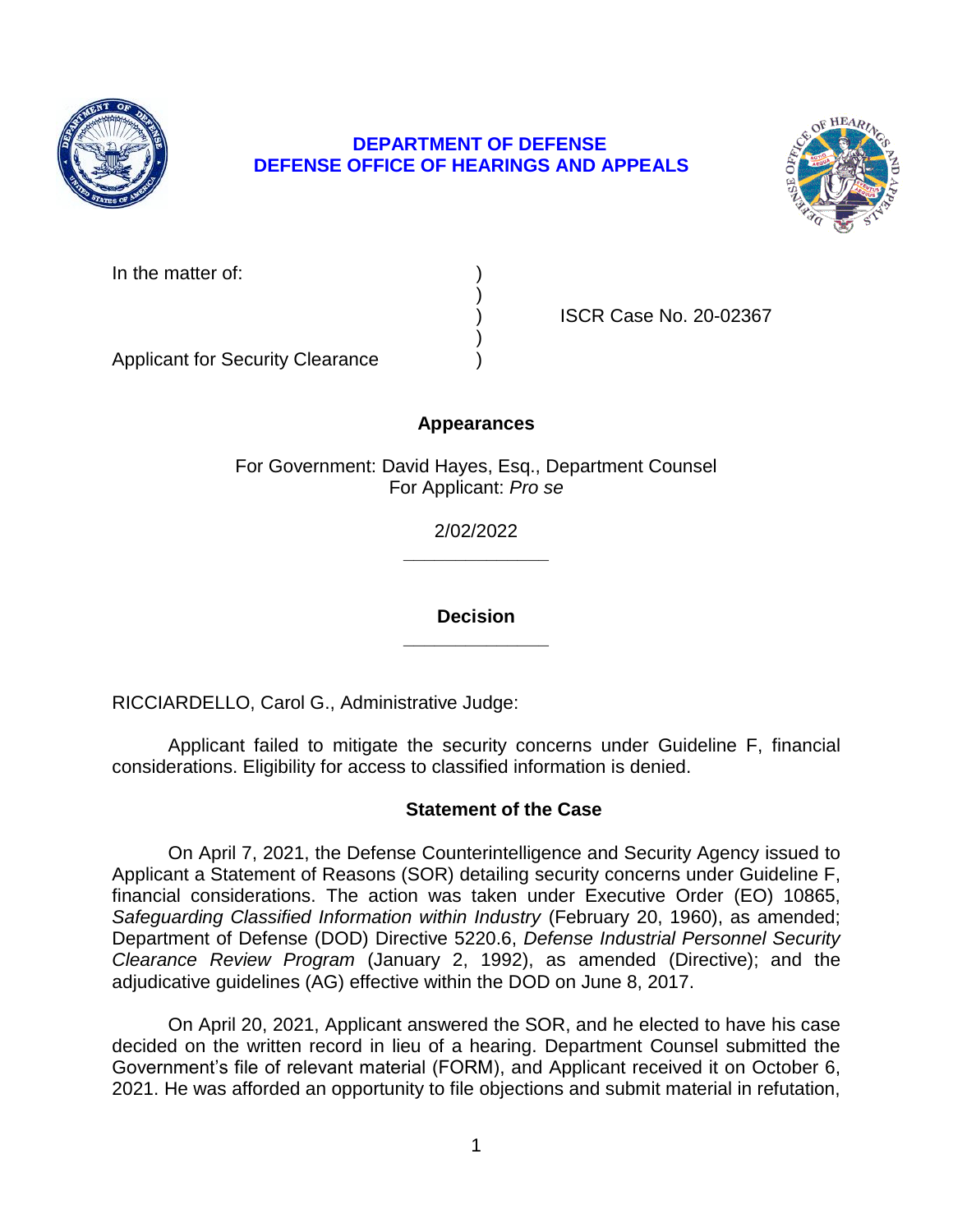extenuation, or mitigation within 30 days of receipt of the FORM. The Government's evidence is identified as Items 1 through 5. Applicant did not submit a response to the FORM or file objections to any evidence offered. All Items are admitted into evidence. The case was assigned to me on December 1, 2021.

#### **Findings of Fact**

 Applicant denied all of the SOR allegations in ¶¶ 1.a through 1.f. After a thorough and careful review of the pleadings and exhibits submitted, I make the following findings of fact.

Applicant is 38 years old. He served in the military from 2004 to 2014 and received an honorable discharge. He earned a bachelor's degree in 2016. He married in 2007 and divorced in 2009. He remarried in 2012 and divorced in 2014. He has a 14-year-old child. He has cohabitated with a woman since 2017. He has been employed by a government contractor since December 2016. (Item 2)

 Applicant has five delinquent credit card debts totaling approximately \$24,254 (SOR ¶¶ 1.b-\$4,137; 1.c-\$6,502; 1.d-\$2,946; 1.e-\$7,333 and 1.f-\$3,336). In his August 2019 security clearance application, he disclosed the debts in SOR ¶¶ 1.b, 1.d, and 1.f. He stated that these debts were unresolved and he expected them to be removed from his credit report at the end of the year. (Item 2)

 During Applicant's September 2019 interview with a government investigator, he was confronted with the debts alleged in SOR  $\P$  $\P$  1.b through 1.f and acknowledged he owed each debt. He told the investigator he did not intend on paying these debts and was waiting for them to fall off his credit report. He stated that his financial difficulties arose when he was discharged from the military (2014) and when his former spouse left him. He said he had difficulties paying his bills. The debt is SOR ¶ 1.a (\$985) is a collection account for a medical debt that became delinquent in 2016. (Items 3 and 5)

 In Applicant's April 2021 answer to the SOR, he denied each alleged debt and said the accounts were past the statute of limitations and no longer on his credit report. Credit reports from September 2019 and January 2020 reflect the delinquent debts. No other evidence was provided by Applicant. (Items 1, 4, and 5)

#### **Policies**

 administrative judge must consider the adjudicative guidelines (AG). In addition to brief introductory explanations for each guideline, the adjudicative guidelines list potentially disqualifying conditions and mitigating conditions, which are used in evaluating an When evaluating an applicant's suitability for national security eligibility, the applicant's eligibility for access to classified information.

 These guidelines are not inflexible rules of law. Instead, recognizing the complexities of human behavior, these guidelines are applied in conjunction with the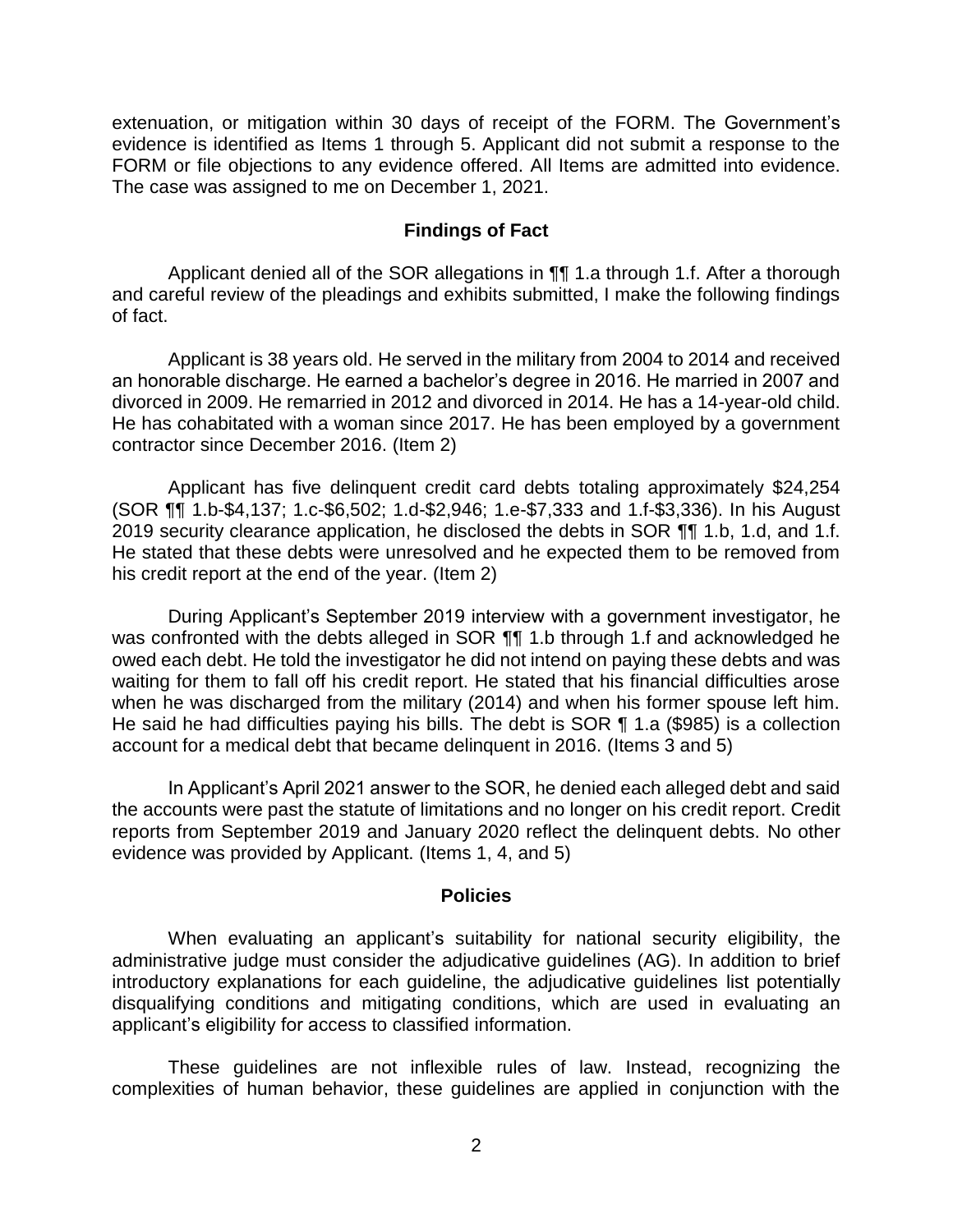factors listed in the adjudicative process. The administrative judge's overarching adjudicative goal is a fair, impartial, and commonsense decision. According to AG  $\P$  2(c), the entire process is a conscientious scrutiny of a number of variables known as the "whole-person concept." The administrative judge must consider all available, reliable information about the person, past and present, favorable and unfavorable, in making a decision.

The protection of the national security is the paramount consideration. AG  $\P$  2(b) eligibility will be resolved in favor of the national security." In reaching this decision, I have drawn only those conclusions that are reasonable, logical, and based on the evidence contained in the record. Likewise, I have avoided drawing inferences grounded on mere requires that "[a]ny doubt concerning personnel being considered for national security speculation or conjecture.

 Under Directive ¶ E3.1.14, the Government must present evidence to establish controverted facts alleged in the SOR. Directive ¶ E3.1.15 states an "applicant is responsible for presenting witnesses and other evidence to rebut, explain, extenuate, or mitigate facts admitted by applicant or proven by Department Counsel, and has the ultimate burden of persuasion as to obtaining a favorable security decision."

 A person who seeks access to classified information enters into a fiduciary relationship with the Government predicated upon trust and confidence. This relationship transcends normal duty hours and endures throughout off-duty hours. The Government reposes a high degree of trust and confidence in individuals to whom it grants access to classified information. Decisions include, by necessity, consideration of the possible risk that an applicant may deliberately or inadvertently fail to safeguard classified information. Such decisions entail a certain degree of legally permissible extrapolation as to potential, rather than actual, risk of compromise of classified information.

 Section 7 of EO 10865 provides that decisions shall be "in terms of the national interest and shall in no sense be a determination as to the loyalty of the applicant concerned." *See also* EO 12968, Section 3.1(b) (listing multiple prerequisites for access to classified or sensitive information).

#### **Analysis**

## **Guideline F: Financial Considerations**

 The security concern relating to the guideline for financial considerations is set out in AG ¶ 18:

Failure to live within one's means, satisfy debts, and meet financial obligations may indicate poor self-control, lack of judgment, or unwillingness to abide by rules and regulations, all of which can raise questions about an individual's reliability, trustworthiness, and ability to protect classified or sensitive information. Financial distress can also be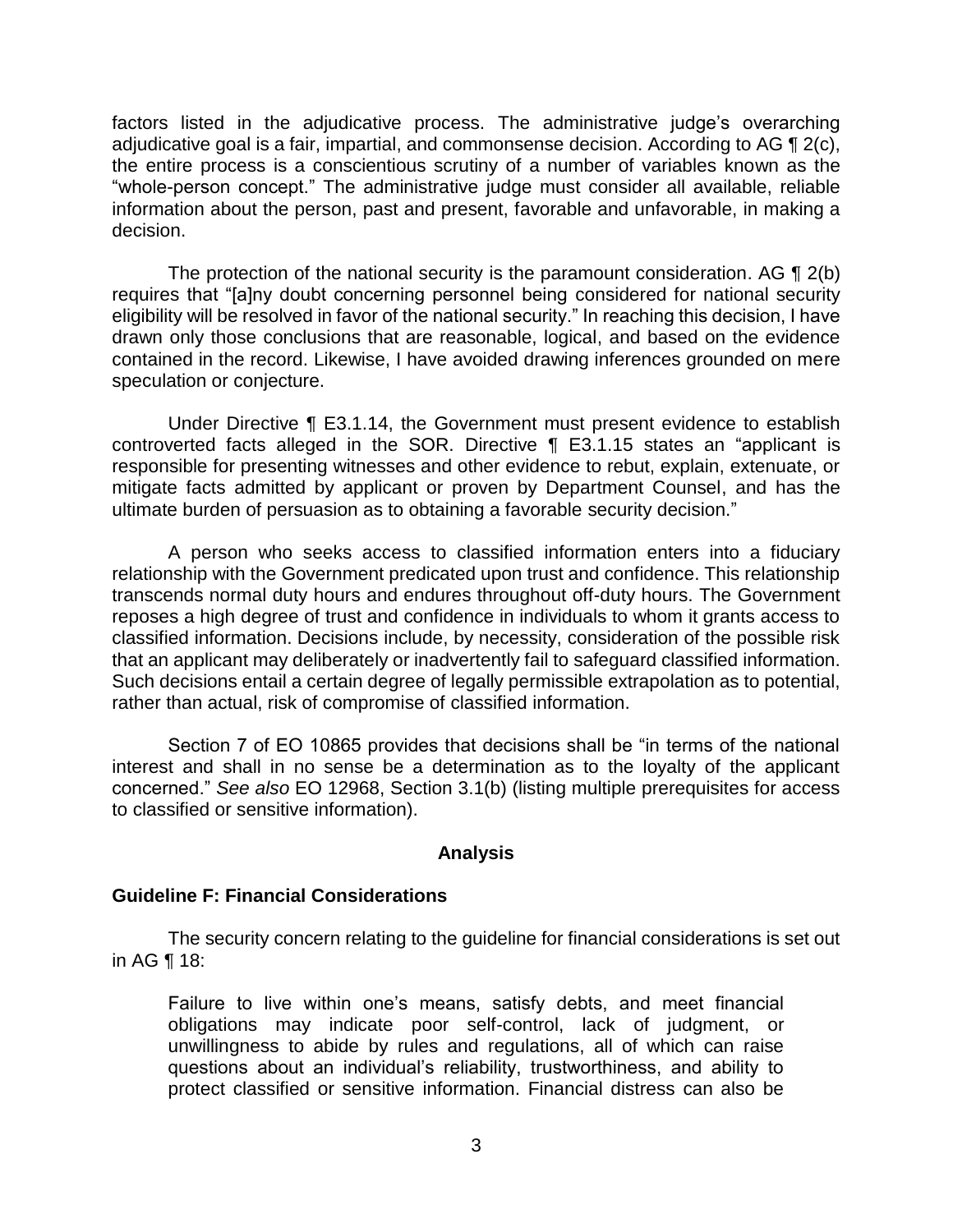caused or exacerbated by, and thus can be a possible indicator of, other issues of personnel security concern such as excessive gambling mental health conditions, substance misuse, or alcohol abuse or dependence. An individual who is financially overextended is at greater risk of having to engage in illegal or otherwise questionable acts to generate funds. Affluence that cannot be explained by known sources of income is also a security concern insofar as it may result from criminal activity, including espionage.

 This concern is broader than the possibility that an individual might knowingly compromise classified information in order to raise money. It encompasses concerns about an individual's self-control, judgment, and other qualities essential to protecting classified information. An individual who is financially irresponsible may also be irresponsible, unconcerned, or negligent in handing and safeguarding classified information. *See* ISCR Case No. 11-05365 at 3 (App. Bd. May 1, 2012).

AG ¶ 19 provides conditions that could raise security concerns. The following are potentially applicable:

(a) inability to satisfy debts;

(b) unwillingness to satisfy debts regardless of ability to do so; and

(c) a history of not meeting financial obligations.

 Applicant has six delinquent debts that he does not intend to pay because he is relying on the statute of limitations. There is sufficient evidence to support the application of the above disqualifying conditions.

 The guideline also includes conditions that could mitigate security concerns arising from financial difficulties. The following mitigating conditions under AG ¶ 20 are potentially applicable:

(a) the behavior happened so long ago, was so infrequent, or occurred under such circumstances that it is unlikely to recur and does not cast doubt on the individual's current reliability, trustworthiness, or good judgment;

(b) the conditions that resulted in the financial problem were largely beyond the person's control (e.g., loss of employment, a business downturn, unexpected medical emergency, a death, divorce or separation, clear victimization by predatory lending practices, or identity theft), and the individual acted responsibly under the circumstances;

 (c) the individual has received or is receiving financial counseling for the problem from a legitimate and credible source, such as a non-profit credit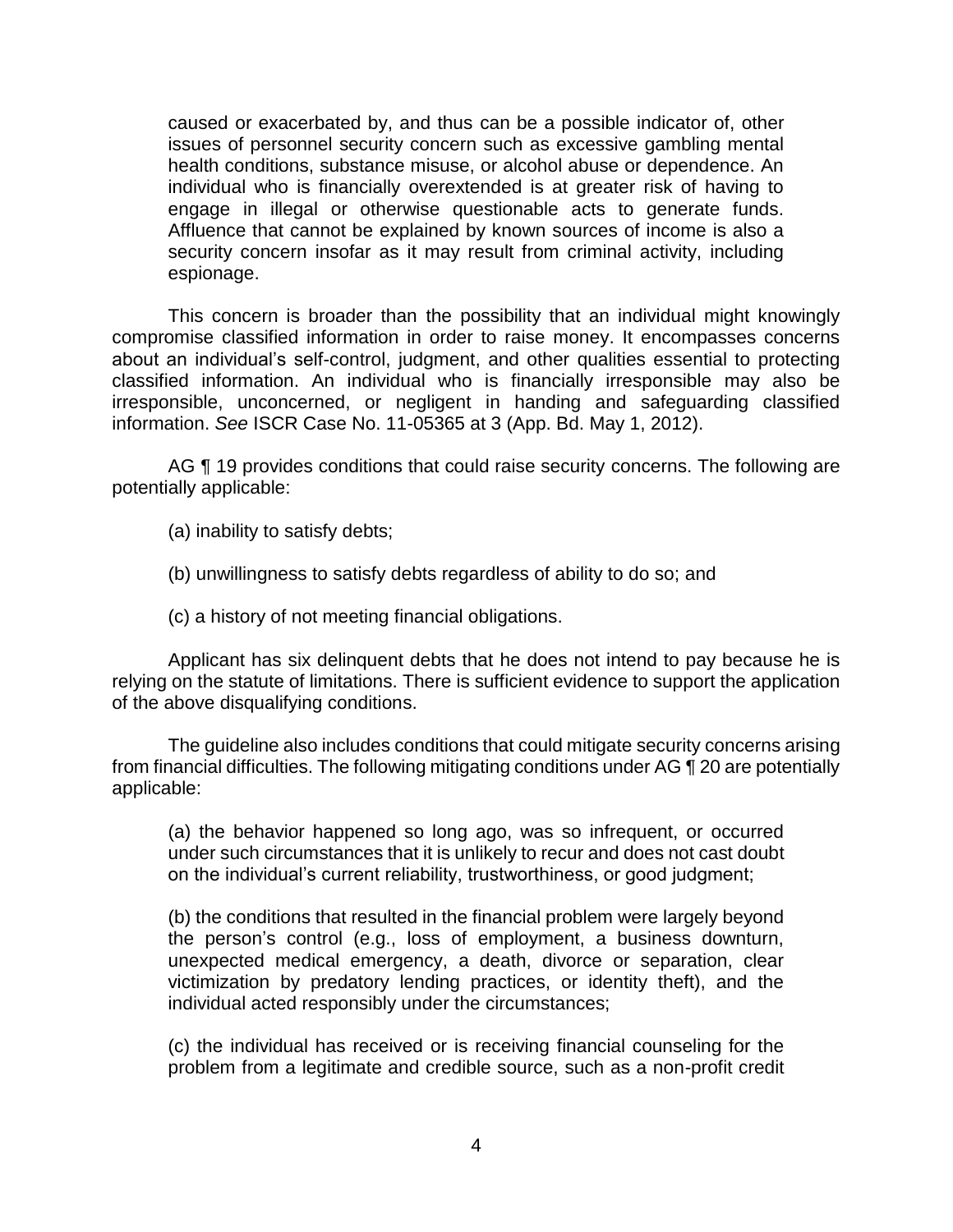counseling service, and there are clear indications that the problem is being resolved or is under control;

(d) the individual initiated and is adhering to a good-faith effort to repay overdue creditors or otherwise resolve debts; and

 (e) the individual has a reasonable basis to dispute the legitimacy of the proof to substantiate the basis of the dispute or provides evidence of actions past-due debt which is the cause of the problem and provides documented to resolve the issue.

 Applicant stated that he experienced financial difficulties in about 2014. He acknowledged the legitimacy of the credit card debts in SOR ¶¶ 1.b through 1.f, but does not intend to pay them. He denied the debt in SOR ¶ 1.a for medical services that was incurred in 2016. Perhaps at one time, Applicant was unable to pay these debts due to his financial situation. However, he has been steadily employed since 2016, and he clearly stated in his SCA, his background interview, and his answer to the SOR that he does not intend to pay his delinquent debts. He is relying on the statute of limitations and the removal of debts from his credit reports after seven years to resolve these debts.

 Applicant's delinquent debts are unresolved and his failure to address them for years casts doubt on his current reliability, trustworthiness, and good judgment. He said his financial situation arose when he was separated from his wife and had been discharged from the military. The evidence reflects he was discharged in 2014 and he divorced the same year. He failed to provide evidence that he acted responsibly once he gained employment in 2016. There is no evidence Applicant received financial counseling or made good-faith efforts to resolve his legitimate debts. To the contrary, he has ignored them and is relying on the statute of limitations. He did not provide evidence that the debts are unsubstantiated. None of the mitigating conditions apply.

#### **Whole-Person Concept**

 Under the whole-person concept, the administrative judge must evaluate an applicant's eligibility for a security clearance by considering the totality of the applicant's conduct and all the circumstances. The administrative judge should consider the nine adjudicative process factors listed at AG  $\P$  2(d):

 (1) the nature, extent, and seriousness of the conduct; (2) the circumstances surrounding the conduct, to include knowledgeable participation; (3) the frequency and recency of the conduct; (4) the individual's age and maturity at the time of the conduct; (5) the extent to which participation is voluntary; (6) the presence or absence of rehabilitation and other permanent behavioral changes; (7) the motivation for the conduct; (8) the potential for pressure, coercion, exploitation, or duress; and (9) the likelihood of continuation or recurrence.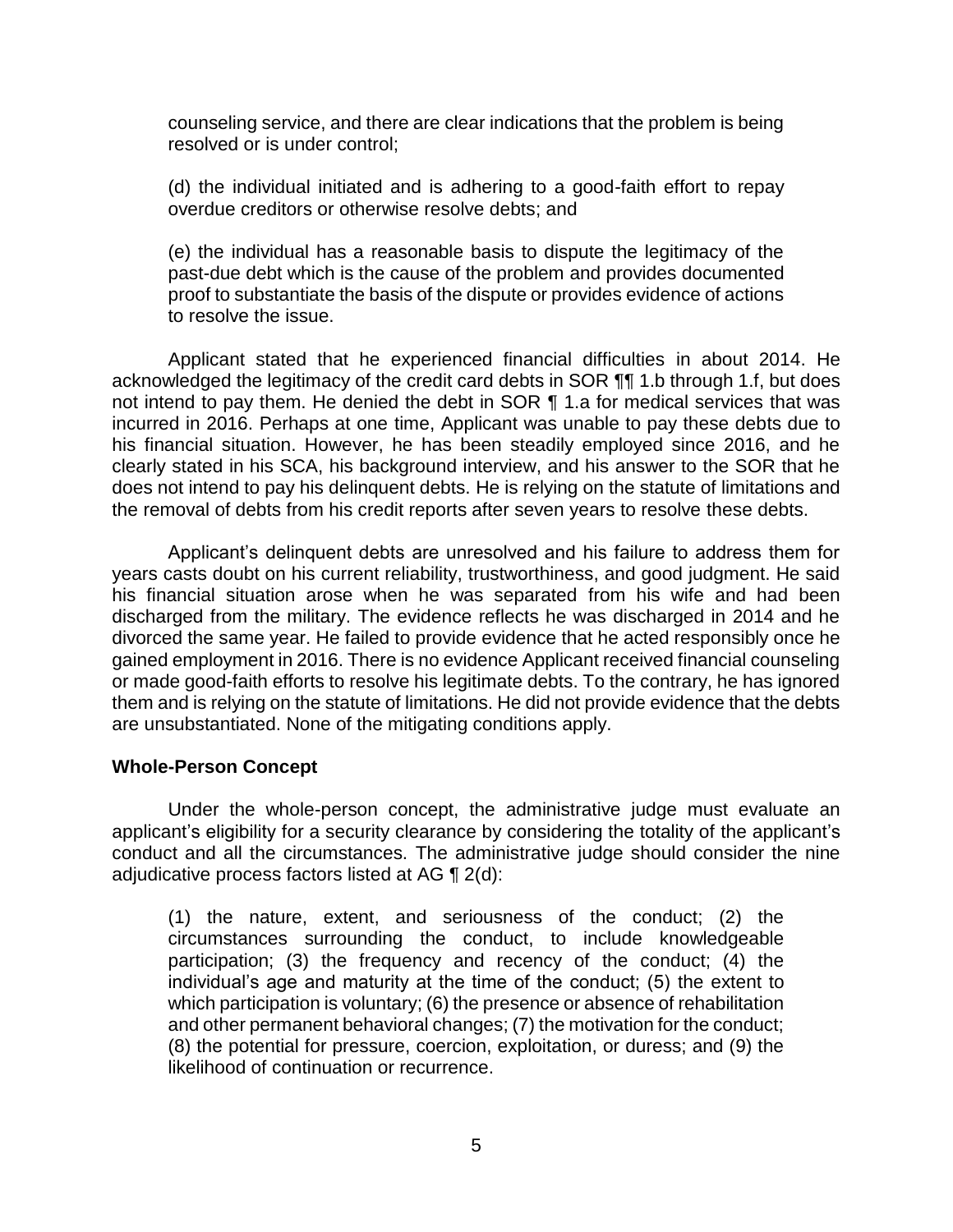Under AG  $\P$  2(c), the ultimate determination of whether to grant eligibility for a security clearance must be an overall commonsense judgment based upon careful consideration of the guidelines and the whole-person concept.

 I considered the potentially disqualifying and mitigating conditions in light of all the Guideline F in my whole-person analysis. Some of the factors in AG  $\P$  2(d) were facts and circumstances surrounding this case. I have incorporated my comments under addressed under that guideline, but some warrant additional comment.

The Appeal Board provides a summary regarding "non-collectable" debts:

The security significance of long delinquent debts is not diminished merely because the debts have become legally unenforceable owing to the passage of time. Security clearance decisions are not controlled or limited by any statute of limitations, and reliance on the non-collectability of a debt does not constitute a good-faith effort to resolve that debt within the meaning of the Directive. A security clearance adjudication is not a proceeding aimed at collecting an applicant's personal debts. Rather a security clearance adjudication is a proceeding aimed at evaluating an applicant's judgment, reliability, and trustworthiness in making a decision about the applicant's security eligibility. Accordingly, even if a delinquent debt is legally unenforceable . . . , the federal government is entitled to consider the facts and circumstances surrounding an applicant's conduct in incurring and failing to satisfy the debt in a timely manner." ISCR Case No. 17-01473 (App. Bd. Aug. 10, 2018) quoting ISCR Case No. 10-03656 at 3 (App. Bd. Jan 19, 2011)

 Applicant's reliance on the statute of limitations to mitigate the security concerns raised by his numerous delinquent debts is misguided. Insufficient evidence was provided, and he failed to meet his burden of persuasion. The record evidence leaves me with questions and doubts as to Applicant's eligibility and suitability for a security clearance. For all these reasons, I conclude Applicant failed to mitigate the security concerns raised under Guideline F, financial considerations.

## **Formal Findings**

 Formal findings for or against Applicant on the allegations set forth in the SOR, as required by section E3.1.25 of Enclosure 3 of the Directive, are:

| Paragraph 1, Guideline F: | <b>AGAINST APPLICANT</b> |
|---------------------------|--------------------------|
| Subparagraphs 1.a-1.f:    | <b>Against Applicant</b> |